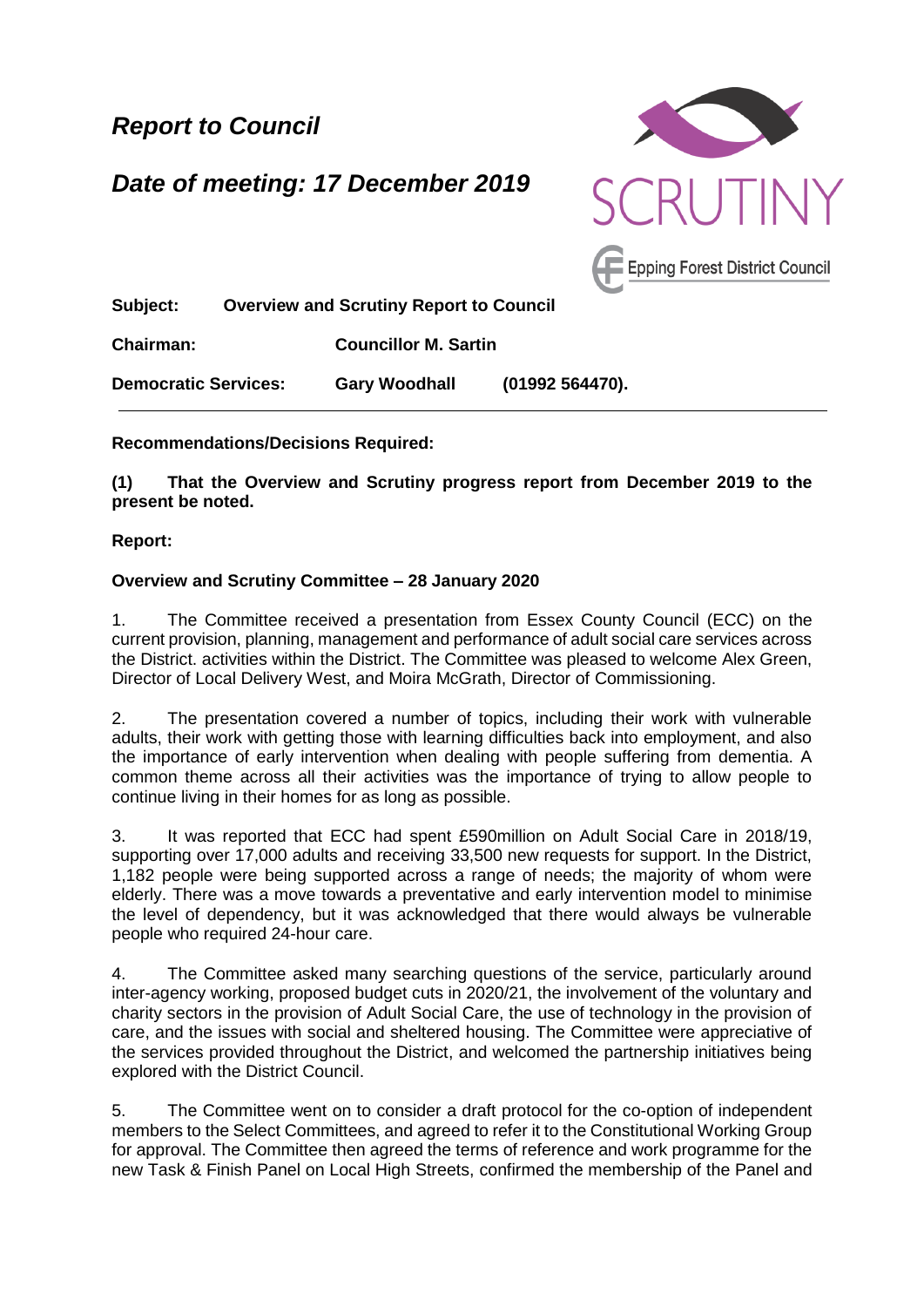the appointment of Cllr Share-Bernia as the Chairman. It was also agreed to delegate authority to the Panel to appoint its own Vice-Chairman.

6. The Committee reviewed the Quarter 3 performance of the Action Plan for Year 2 of the Corporate Plan  $2018 - 23$ . This report was an exception report as the full report was considered by the Stronger Council Select Committee, and there was 1 Key Performance Indicator as well as 5 Key Programmes whose performance was below target. However, it was noted that one of the Key Performance Indicators for Waste Management were above target.

7. The Committee noted the current progress with the Accommodation Strategy, and the proposed layout plans following the refurbishment of the Civic Offices, which would utilise a 7:10 desk to staff ratio. It was also noted that all Committee meetings would be held off-site for a period of 7 months following the Annual Council meeting in May 2020, and further information regarding proposed alternative locations would be detailed in due course.

8. The Control Tower at North Weald Airfield was under consideration as a venue for several meetings, but other options were being explored and it was acknowledged that public access to meetings was also important. The possibility of providing transport for Members from the Civic Offices to North Weald Airfield was also under consideration. Officers confirmed that the estimated cost of the structural works was £6.6million, and these works would be closely monitored to ensure that they stayed within budget.

9. The Committee then considered the further activities undertaken to date to establish a Group of companies wholly owned by the Council, which had been registered with the name 'Qualis'. The Committee heard that a six-year business plan for Qualis Management had been approved, and several key governance documents had been submitted to the Cabinet meeting on 6 February 202 for approval. A Member workshop by the Council's legal advisors on the proposed governance documents had been held on Monday 3 February 2020.

10. The Committee was reassured by Officers that anything outside the scope of the approved business plan would need to be considered by the Council prior to any decisions being made. The Council was also aware of potential conflicts of interest for Members when planning applications for Qualis owned sites came before the Planning Committees. In addition, all staff within the Repairs service would be TUPE'ed to Qualis and remain in the Local Government Pension Scheme.

11. The Chief Executive gave the Committee a presentation on progress with the People Strategy, which covered the following elements:

- The People Strategy from  $2017 20$ ;
- The five streams in the Strategy;
- Developing Leadership Management Accountability;
- The Common Operating Model;
- The recruitment completed to date;
- Developing skills and capacity essential management skills;
- The People Strategy financial outcomes; and
- Possible future elements for the new People Strategy.

12. Other business considered by the Committee included the Cabinet's Programme of Key Decisions, and the Overview & Scrutiny and Select Committee Work Programmes for 2019/20.

13. On 17 March 2020, the Committee will be receiving a presentation from the Youth Council on their activities for the past year, and scrutinising the provision, planning,